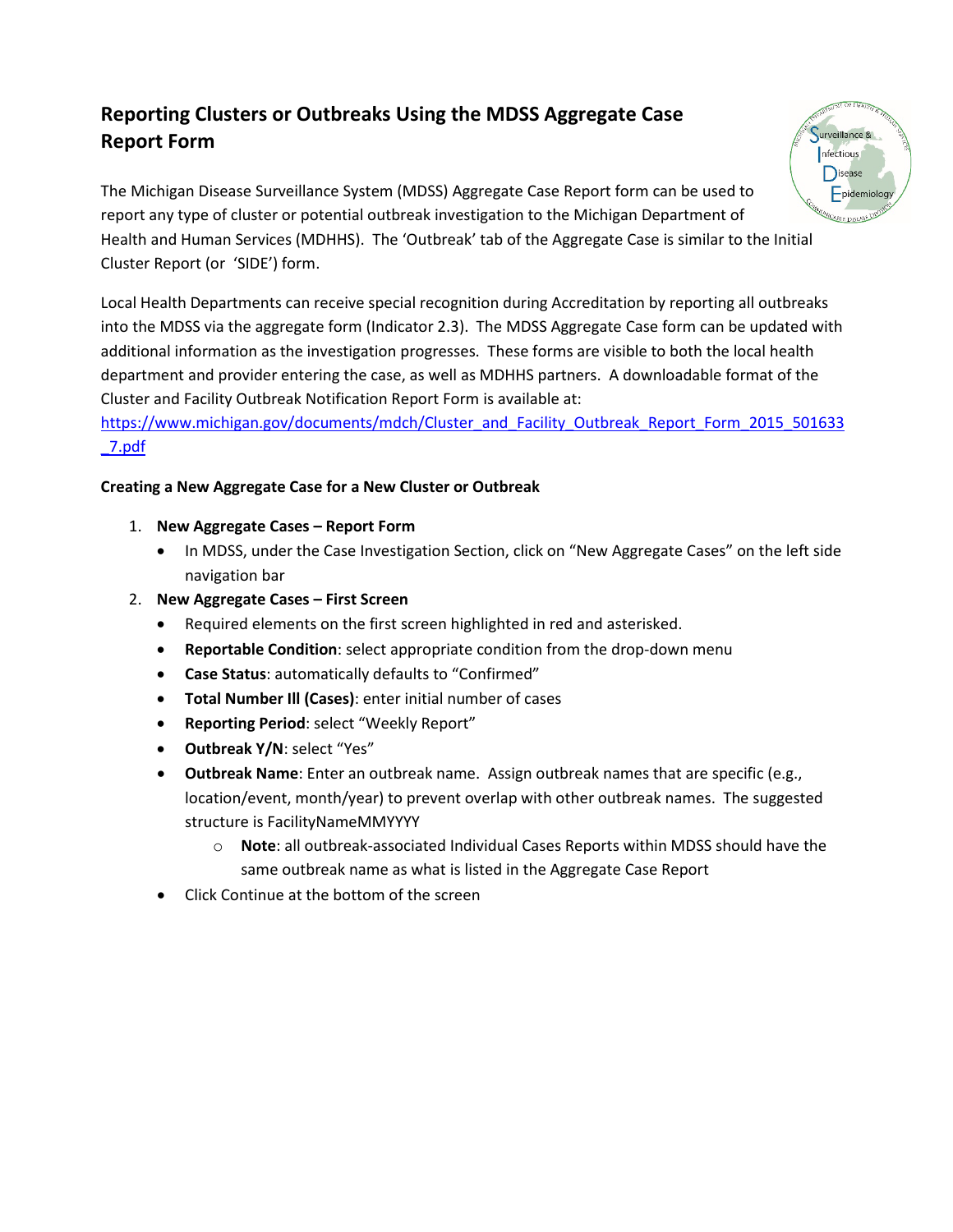|                                          | <b>Scase Investigation</b> |                                  | <b>Administration</b>                      | ₽ System Administration                | ⊠Messages             | $\lambda$ <sub>Reports</sub> | $\Box$ Logout |
|------------------------------------------|----------------------------|----------------------------------|--------------------------------------------|----------------------------------------|-----------------------|------------------------------|---------------|
| Cases                                    |                            |                                  | <b>Aggregate Investigation Information</b> |                                        |                       |                              |               |
| <b>New Case</b>                          |                            | Reportable Condition*:           | Flu Like Disease*                          | v                                      | Case Status*:         | Confirmed<br>v               |               |
|                                          |                            | Total Number III (Cases)*: 10    |                                            | Deaths: $\vert 0 \vert$                | Reporting Period*:    | Weekly Report v              |               |
| <b>New Aggregate Cases</b>               |                            | Referral Date (mm/dd/yyyy):      | $\mathbf{E}$                               |                                        |                       |                              |               |
| <b>Searches</b>                          |                            | <b>New Information</b>           |                                            |                                        |                       |                              |               |
| <b>New Search</b>                        |                            | Hospitalized(New): 0             |                                            | Isolated(New): 0                       | Quarantined(New): 0   |                              |               |
| <b>New Aggregate Search</b>              |                            | <b>Totals</b>                    |                                            |                                        |                       |                              |               |
|                                          |                            | Hospitalized(Total): 0           |                                            | Isolated(Total): 0                     | Quarantined(Total): 0 |                              |               |
| <b>Disease Specific</b><br><b>Search</b> |                            | <b>Investigation Information</b> |                                            |                                        |                       |                              |               |
|                                          |                            | Outbreak Y/N:                    | Yes<br>$\checkmark$                        | FACILITYNAME FEB2022<br>Outbreak Name: |                       |                              |               |
| <b>Search Field Records</b>              |                            | *indicates required items        |                                            |                                        |                       |                              |               |
| <b>Case Definitions</b>                  |                            |                                  |                                            | Help<br>Cancel<br>Continue             |                       |                              |               |
| <b>Alert Rules</b>                       |                            |                                  |                                            |                                        |                       |                              |               |

#### 3. **New Aggregate Cases –Second Screen**

- Additional required fields:
	- o **County**: select County where report is from (based on facility/resident address)
	- o **Reporting Source**: select the appropriate Reporting Source from the drop-down menu, *Unknown is an option, if needed*
	- o **Case notes:** Enter any initial outbreak information, notes are date and time stamped and can also be added at a later time
	- o Click Continue at the bottom of the screen

| <b>Scase Investigation</b>  |                                     | <b>Administration</b>                | A-System Administration                     |        | <b>⊠Messages</b>    | $\lambda$ Reports | <b>AND COMPANY OF STREET</b><br><b><i><u>Contractors</u></i></b><br>[→ Logout |
|-----------------------------|-------------------------------------|--------------------------------------|---------------------------------------------|--------|---------------------|-------------------|-------------------------------------------------------------------------------|
| <b>Cases</b>                | <b>Person Providing Referral</b>    |                                      |                                             |        |                     |                   |                                                                               |
| <b>New Case</b>             | Sue<br>First:                       |                                      |                                             | Last:  | Referrer            |                   |                                                                               |
|                             | Phone (###-###-####):               | 555-555-5555<br>Ext:                 |                                             | Email: |                     |                   |                                                                               |
| <b>New Aggregate Cases</b>  | <b>Source Information</b>           |                                      |                                             |        |                     |                   |                                                                               |
| <b>Searches</b>             | County*:<br>Allegan<br>$\checkmark$ |                                      | Reporting Source*:<br>Local Public Health v |        | Source Description: |                   |                                                                               |
| <b>New Search</b>           | School District:<br>$\check{ }$     |                                      | School Name:<br>$\check{ }$                 |        | School Closed       |                   |                                                                               |
| <b>New Aggregate Search</b> | Phone (###-###-####):               | Ext:                                 |                                             | Email: |                     |                   |                                                                               |
| <b>Disease Specific</b>     | Street:                             |                                      |                                             |        |                     |                   |                                                                               |
| <b>Search</b>               | City:                               |                                      | State:                                      | v      |                     | Zip:              |                                                                               |
| <b>Search Field Records</b> | <b>Case Notes</b>                   |                                      |                                             |        |                     |                   |                                                                               |
| <b>Case Definitions</b>     |                                     | Case notes are date and time stamped |                                             |        |                     |                   |                                                                               |
| <b>Alert Rules</b>          |                                     |                                      |                                             |        |                     |                   |                                                                               |
|                             |                                     |                                      |                                             |        |                     |                   |                                                                               |
| <b>Blank Forms</b>          |                                     |                                      | Continue<br><b>Back</b>                     | Cancel | Help                |                   |                                                                               |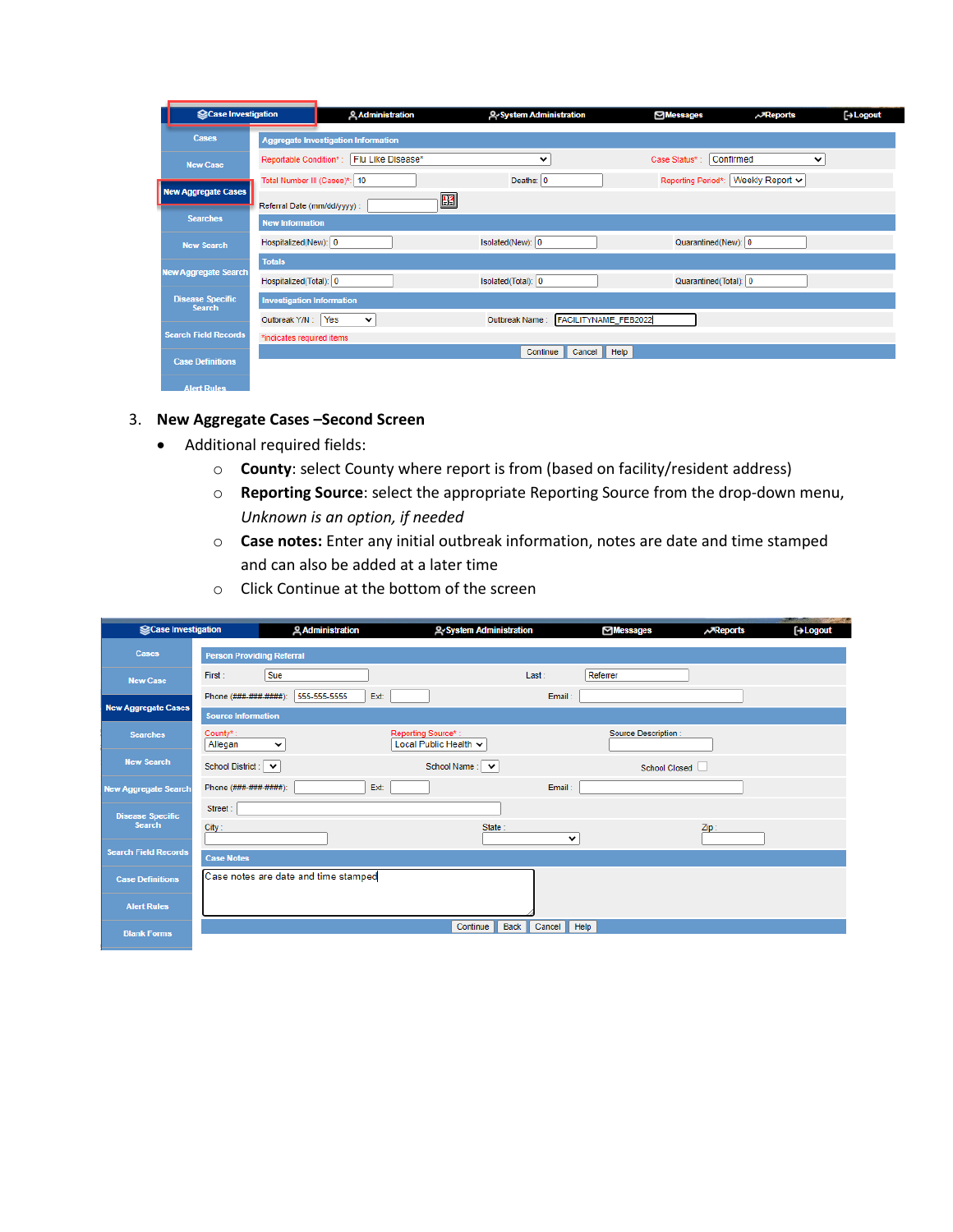#### 4. **New Aggregate Cases – Third Screen**

- Enter all available information in the third Aggregate Case Entry screen. Important fields include:
	- o Facility/Event Information
	- o Epidemiology *Please remember to include the total population*

| Type of Outbreak: □ Gastrointestinal ■ Respiratory                      | Rash<br>Other                                             |                    |                                      |                                                             |
|-------------------------------------------------------------------------|-----------------------------------------------------------|--------------------|--------------------------------------|-------------------------------------------------------------|
| <b>Facility/Event Information</b>                                       |                                                           |                    |                                      |                                                             |
| Facility/Event Name: Bright Living                                      |                                                           |                    |                                      |                                                             |
| Street:                                                                 |                                                           | City:              |                                      |                                                             |
| County:<br>State<br>$\checkmark$                                        | $\checkmark$                                              | Zip                |                                      |                                                             |
| Contact First Name:                                                     | Contact Last Name:                                        |                    | Phone:                               |                                                             |
| Affected Unit(s)/Floor(s):                                              |                                                           |                    |                                      |                                                             |
| Type of Facility                                                        |                                                           |                    |                                      |                                                             |
| Healthcare Long-term Care/ Nursing Home                                 | $\checkmark$                                              |                    |                                      |                                                             |
| Child Day Care/K-12 School<br>Adult Day Care                            | Event (e.g., wedding party, funeral)                      |                    |                                      |                                                             |
| Restaurant<br>Senior Apartments/Retirement Center                       | College/University                                        | $\Box$ Other       |                                      |                                                             |
|                                                                         |                                                           |                    |                                      |                                                             |
| Epidemiology                                                            |                                                           |                    |                                      |                                                             |
|                                                                         |                                                           |                    |                                      |                                                             |
| Onset Date of First Case (mm/dd/yyyy) :<br>$\mathbb{H}^2$<br>01/14/2022 | Date of Last Onset (mm/dd/yyyy) :<br>$\mathbf{H}^2$       |                    | Date of Exposure (mm/dd/yyyy) :<br>匷 |                                                             |
| Duration of Symptoms : 10                                               | <b>Duration Units</b><br>$\bigcirc$ Hours $\bigcirc$ Days | Incubation Period: |                                      | <b>Incubation Units</b><br>$\bigcirc$ Hours $\bigcirc$ Days |
| Suspected Etiology: COVID-19                                            |                                                           |                    |                                      |                                                             |
| Total Number III (Cases): 15                                            | III Adults : 15                                           |                    | III Children : 0                     |                                                             |
| III Residents /Patients/ Patrons : 13                                   |                                                           |                    | Total Population : 86                |                                                             |
| 2<br>III Employees :                                                    |                                                           | Total # Employed : |                                      |                                                             |
| III Food Handlers :                                                     |                                                           | Secondary Cases:   |                                      |                                                             |

- o Symptom Presentation
	- o MDHHS needs to report number of cases with each symptom to CDC (excluding COVID-19). Please include the number of cases with each symptom out of the total number that you have information on in the blank box in this section
- o Specimen Testing *If initial testing has already been done, please include test results including influenza type (A/B). Otherwise include date that specimens will be sent to MDHHS Bureau of Laboratories (BOL)*
- o Consultation Provided *Check all topics that were discussed. Additionally, check the "other" box and enter the date that control measures were initiated*
- o Additional Actions & Notifications *Check all agencies that were notified and enter any additional information*
- o When finished, click 'Save & Finish' on the bottom of the page
	- o **Note:** Case will automatically complete. To make edits to the Aggregate Case Report, search for the case and then change *Investigation Status* to Active or Completed-Follow Up.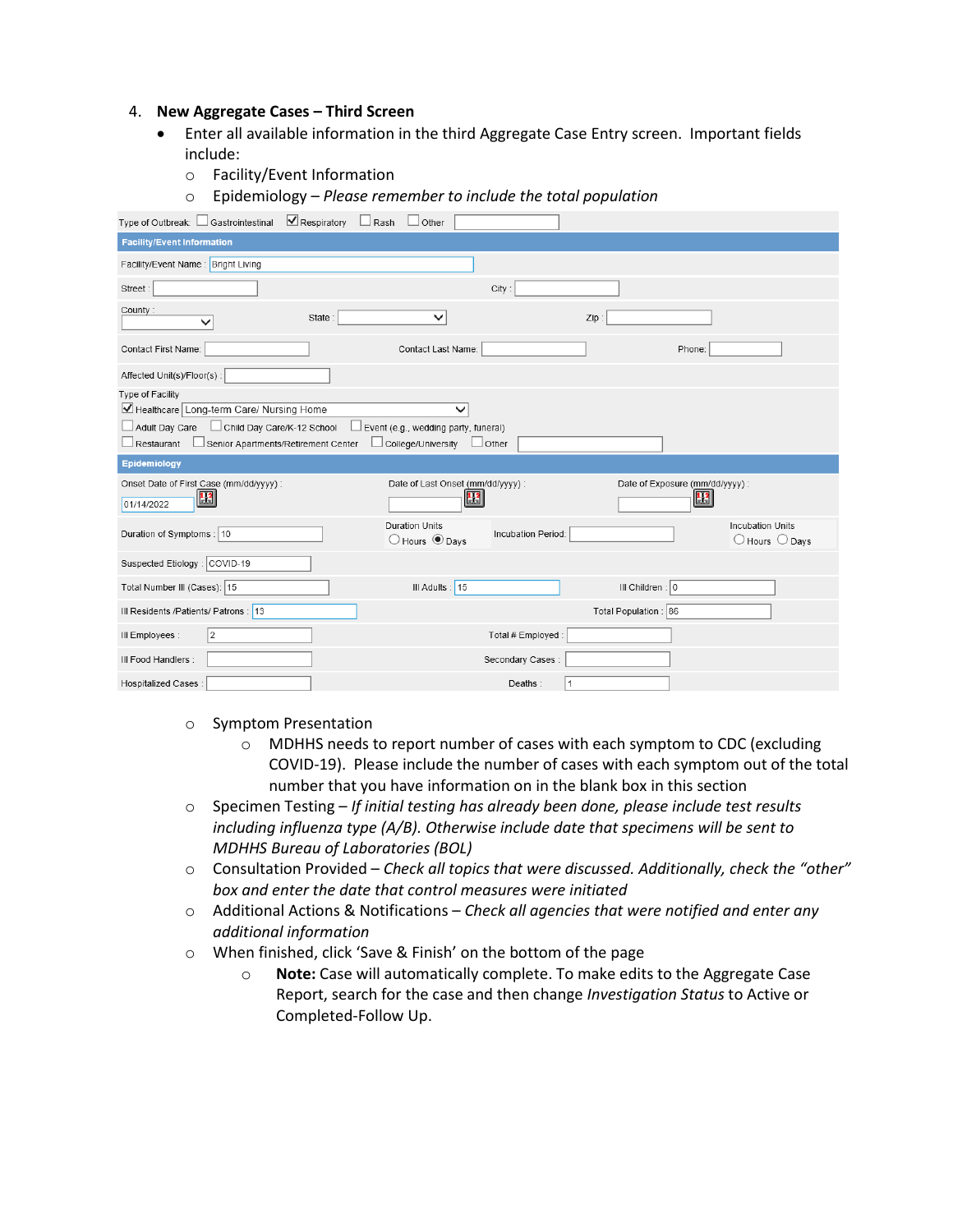| <b>Symptom Presentation</b>                                                                                                                                                                                                                                                                                                                                                                                                                                                                                                                                                                                                                                           |                                             |                              |                                             |  |  |  |  |  |
|-----------------------------------------------------------------------------------------------------------------------------------------------------------------------------------------------------------------------------------------------------------------------------------------------------------------------------------------------------------------------------------------------------------------------------------------------------------------------------------------------------------------------------------------------------------------------------------------------------------------------------------------------------------------------|---------------------------------------------|------------------------------|---------------------------------------------|--|--|--|--|--|
| Symptom(s)                                                                                                                                                                                                                                                                                                                                                                                                                                                                                                                                                                                                                                                            | Symptom present                             | Number of Cases with Symptom | Total # of Cases with Information Available |  |  |  |  |  |
| Vomiting                                                                                                                                                                                                                                                                                                                                                                                                                                                                                                                                                                                                                                                              | $\bigcirc$ Yes $\bigcirc$ No                |                              |                                             |  |  |  |  |  |
| Diarrhea                                                                                                                                                                                                                                                                                                                                                                                                                                                                                                                                                                                                                                                              | $\bigcirc$ Yes $\circledcirc$ No            |                              |                                             |  |  |  |  |  |
| Nausea                                                                                                                                                                                                                                                                                                                                                                                                                                                                                                                                                                                                                                                                | $\bigcirc$ Yes $\bigcirc$ No                |                              |                                             |  |  |  |  |  |
| Abd Cramps                                                                                                                                                                                                                                                                                                                                                                                                                                                                                                                                                                                                                                                            | $\odot$ Yes $\bigcirc$ No                   |                              |                                             |  |  |  |  |  |
| Fever 102<br>(highest recorded)                                                                                                                                                                                                                                                                                                                                                                                                                                                                                                                                                                                                                                       | $\odot$ Yes $\bigcirc$ No                   |                              |                                             |  |  |  |  |  |
| <b>Bloody Stools</b>                                                                                                                                                                                                                                                                                                                                                                                                                                                                                                                                                                                                                                                  | $\bigcirc$ Yes $\circledcirc$ No            |                              |                                             |  |  |  |  |  |
| Respiratory(e.g., coughing, wheezing)                                                                                                                                                                                                                                                                                                                                                                                                                                                                                                                                                                                                                                 | $\odot$ Yes $\bigcirc$ No                   |                              |                                             |  |  |  |  |  |
| Pneumonia                                                                                                                                                                                                                                                                                                                                                                                                                                                                                                                                                                                                                                                             | $\odot$ Yes $\bigcirc$ No                   |                              |                                             |  |  |  |  |  |
| Rash                                                                                                                                                                                                                                                                                                                                                                                                                                                                                                                                                                                                                                                                  | $\bigcirc$ Yes $\bigcirc$ No                |                              |                                             |  |  |  |  |  |
| Itching                                                                                                                                                                                                                                                                                                                                                                                                                                                                                                                                                                                                                                                               | $\bigcirc$ Yes $\circledbullet$ No          |                              |                                             |  |  |  |  |  |
| Skin and soft tissue wound/damage                                                                                                                                                                                                                                                                                                                                                                                                                                                                                                                                                                                                                                     | $\bigcirc$ Yes $\circledast$ No             |                              |                                             |  |  |  |  |  |
| Other: Headache<br>(specify)                                                                                                                                                                                                                                                                                                                                                                                                                                                                                                                                                                                                                                          | $\odot$ Yes $\bigcirc$ No                   |                              |                                             |  |  |  |  |  |
| <b>Specimen Testing</b>                                                                                                                                                                                                                                                                                                                                                                                                                                                                                                                                                                                                                                               |                                             |                              |                                             |  |  |  |  |  |
| Stool - Norovirus Stool - Bacterial<br>$\Box$ Declined<br>$\Box$ Stool - Ovum and Parasites<br>Respiratory Swab/Secretion<br>sequencing requested<br>Wound /Skin Cultures:<br>$\Box$ Other<br>$\Box$ Food<br>Shipping Date:<br>Number of<br>Laboratory<br>Results:<br>盟<br>Specimens Collected : 10<br>Performing Tests: BOL<br><b>Consultation Provided</b><br>Environmental cleaning guidelines V Infection control precautions<br>Employee restrictions<br>$\Box$ Patient cohorting, isolation and restrictions $\boxed{\phantom{a}}$ Visitor restrictions $\phantom{a}$ Closed units to transfer and admits<br>Specimen collection and submission<br>$\Box$ Other |                                             |                              |                                             |  |  |  |  |  |
|                                                                                                                                                                                                                                                                                                                                                                                                                                                                                                                                                                                                                                                                       | <b>Additional Actions and Notifications</b> |                              |                                             |  |  |  |  |  |
| V LHD<br>MDHHS Bureau of Laboratories<br>MDLARA Bureau of Health Systems<br>$\Box$ MDARD<br>□ MDHHS Public Information Officer   ○ Other Regional Epidemiologist<br>Federal Agencies (e.g., CDC, FDA, USDA)                                                                                                                                                                                                                                                                                                                                                                                                                                                           |                                             |                              |                                             |  |  |  |  |  |
|                                                                                                                                                                                                                                                                                                                                                                                                                                                                                                                                                                                                                                                                       |                                             |                              |                                             |  |  |  |  |  |
| Person Providing Report to Public Health                                                                                                                                                                                                                                                                                                                                                                                                                                                                                                                                                                                                                              |                                             |                              |                                             |  |  |  |  |  |
| First: Bethany<br>Last: Reimink<br>Phone: 269-373-5293<br>Alt Phone:<br>E-mail:                                                                                                                                                                                                                                                                                                                                                                                                                                                                                                                                                                                       |                                             |                              |                                             |  |  |  |  |  |
|                                                                                                                                                                                                                                                                                                                                                                                                                                                                                                                                                                                                                                                                       | Save & Finish                               | <b>Back</b><br>Cancel        | Help                                        |  |  |  |  |  |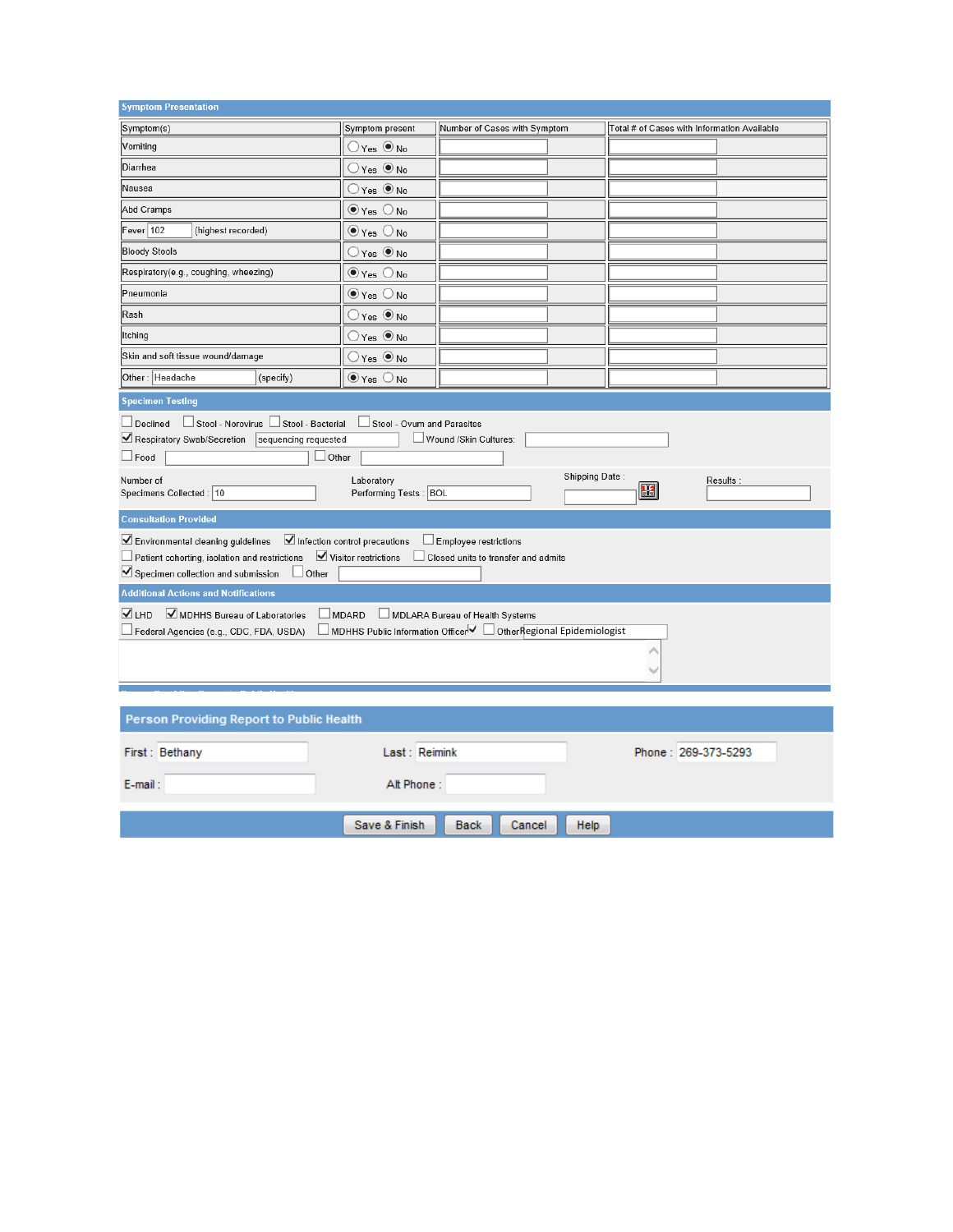### **Additional Tips**

Here are some additional tips once the Cluster Illness Investigation form (within the Aggregate Case Report form) has been saved and finished:

- For questions about outbreaks, please contact:
	- o Influenza/ILI: Sally Bidol [BidolS@michigan.gov](mailto:BidolS@michigan.gov) and Sue Kim [KimS2@michigan.gov](mailto:KimS2@michigan.gov)
	- o Gastrointestinal: Jennifer Beggs [BeggsJ@michigan.gov](mailto:BeggsJ@michigan.gov)
	- o COVID-19 at LTCs: IPRAT [mdhhs-iprat@michigan.gov](mailto:mdhhs-iprat@michigan.gov)
	- o Include your [Regional Epidemiologist](http://www.michigan.gov/documents/MDSS_Support_Resources_87777_7.pdf) on communications
- Communication to MDHHS Communicable Disease Division for any testing at Bureau of Laboratories may be required – discuss with subject matter experts and/or your regional epidemiologist.
- Make sure to provide an Outbreak or Cluster Name for investigation
- Some outbreak types require additional reporting via the NORS form. Per CDC, the definition of an outbreak reportable to NORS is "two or more cases of similar illness associated with a common exposure." If the investigation team determines that an outbreak meets the NORS definition, the outbreak should be reported to CDC via NORS. MDHHS reports person-toperson transmission of noro-like illness to NORS.
- The Notes section can be used to document any additional forms or paperwork generated from this investigation. Making these notes will help keep all relevant information concerning the investigation together, as well as provide documentation for further inquiries or activity like accreditation.
- Contact your [Regional Epidemiologist](http://www.michigan.gov/documents/MDSS_Support_Resources_87777_7.pdf) for assistance, support, and notification.

#### **Editing Your Report**

Once the aggregate case has been entered, edits can be made with final numbers of ill, last onset date, laboratory testing (if done), and consultation provided if additional assistance was given to mitigate and follow up the investigation. *Note: Aggregate Case Reports do not show up by default in any Open Investigation Search*

- To find the previously saved Aggregate Case, use the "New Aggregate Search" on the side navigation bar under Case Investigation
- Enter the search parameters needed to find your Cluster Illness Report
	- o Case Status: "Confirmed"
	- o Reportable Condition: select appropriate condition
	- o Outbreak Y/N: "Yes"
	- o Outbreak Name: asterisks (\*) may be used as a wildcard
	- o Enter a date parameter
		- **To make edits to the aggregate case report, make sure that the** *Investigation Status is set* **to Active or Completed-Follow Up.**

**Note**: Aggregate searches, like basic searches, can be saved to be used again in the future – just give the search a name (at the top of the form) and click 'Save & Finish'.